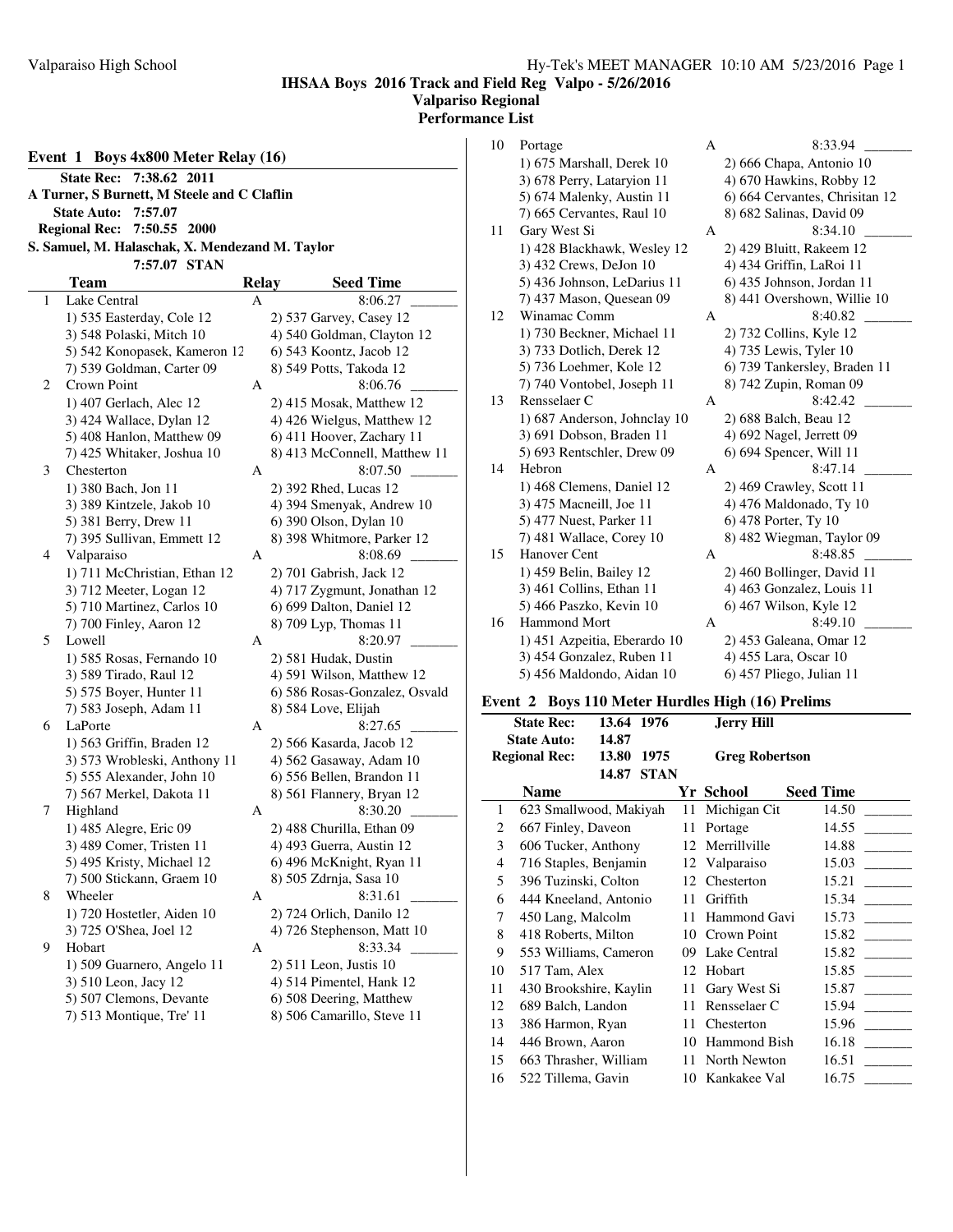**IHSAA Boys 2016 Track and Field Reg Valpo - 5/26/2016**

**Valpariso Regional**

**Performance List**

| 1<br>2<br>3<br>4                                               |                                       | 10.43 2012<br><b>11.11 STAN</b> | <b>Cornelius Strickland</b>        |                             |  |  |
|----------------------------------------------------------------|---------------------------------------|---------------------------------|------------------------------------|-----------------------------|--|--|
|                                                                | <b>Name</b>                           |                                 | Yr School                          | <b>Seed Time</b>            |  |  |
|                                                                | 420 Shoemaker, Garret                 |                                 | 12 Crown Point                     | 10.79                       |  |  |
|                                                                | 538 Giles, Anthony                    |                                 | 11 Lake Central                    | 11.03                       |  |  |
|                                                                | 596 Jones, Thomas                     |                                 | 12 Merrillville                    | 11.04                       |  |  |
|                                                                | 410 Harrell, Robert                   |                                 | 12 Crown Point                     | 11.10                       |  |  |
| 5                                                              | 680 Ratliff, Jeremiah                 |                                 | 12 Portage                         | 11.17                       |  |  |
| 6                                                              | 595 Brooks, Jazion                    |                                 | 10 Merrillville                    | 11.18                       |  |  |
| 7                                                              | 377 Walker, Xavier                    |                                 | 12 Bowman Leade                    | 11.22                       |  |  |
| 8                                                              | 371 Tukes, Josh                       |                                 | 11 Andrean                         | 11.23                       |  |  |
| 9                                                              | 579 Gill, Jaeger                      |                                 | 10 Lowell                          | 11.24                       |  |  |
| 10                                                             | 621 Lockridge, Matthew                |                                 | 12 Michigan Cit                    | 11.30                       |  |  |
| 11                                                             | 721 Lee, Jesiah                       |                                 | 11 Wheeler                         | 11.38                       |  |  |
| 12                                                             | 639 Barilla, Miles                    |                                 | 12 Munster                         | 11.45                       |  |  |
| 13                                                             | 479 Surber, Nick                      |                                 | 11 Hebron                          | 11.53                       |  |  |
| 14                                                             | 440 Muhammad, Tajeem                  |                                 | 10 Gary West Si                    | 11.57                       |  |  |
| 15                                                             | 660 Wilde, Brennan                    |                                 | 12 North Judson                    | 11.63                       |  |  |
| 16                                                             | 737 O'Donnell, Michael                |                                 | 11 Winamac Comm                    | 11.85                       |  |  |
|                                                                | Event 4 Boys 1600 Meter Run (16)      |                                 |                                    |                             |  |  |
|                                                                | <b>State Rec:</b><br>4:03.00 2011     |                                 | <b>Austin Mudd</b>                 |                             |  |  |
|                                                                | 4:17.47<br><b>State Auto:</b>         |                                 |                                    |                             |  |  |
| <b>Regional Rec:</b><br><b>Carey Pinkowski</b><br>4:11.10 1975 |                                       |                                 |                                    |                             |  |  |
| 4:17.47 STAN                                                   |                                       |                                 |                                    |                             |  |  |
|                                                                |                                       |                                 |                                    |                             |  |  |
| 1                                                              | <b>Name</b>                           |                                 | Yr School<br>12 Munster            | <b>Seed Time</b><br>4:23.69 |  |  |
| 2                                                              | 644 Keslin, Tyler                     |                                 | 12 Hammond Mort                    | 4:25.00                     |  |  |
| 3                                                              | 453 Galeana, Omar                     |                                 | 11 Portage                         | 4:25.52                     |  |  |
| 4                                                              | 679 Quinones, Dillon                  |                                 |                                    | 4:25.61                     |  |  |
| 5                                                              | 732 Collins, Kyle                     |                                 | 12 Winamac Comm<br>12 Munster      | 4:25.66                     |  |  |
| 6                                                              | 640 Burgwald, Theo                    |                                 |                                    | 4:26.68                     |  |  |
| 7                                                              | 611 Berg, Byron                       |                                 | 11 Michigan Cit                    |                             |  |  |
| 8                                                              | 710 Martinez, Carlos                  |                                 | 10 Valparaiso<br>12 LaPorte        | 4:29.49<br>4:29.99          |  |  |
| 9                                                              | 561 Flannery, Bryan                   |                                 | Lowell                             | 4:30.20                     |  |  |
| 10                                                             | 581 Hudak, Dustin                     |                                 |                                    |                             |  |  |
|                                                                | 549 Potts, Takoda                     |                                 | 12 Lake Central<br>10 Hanover Cent | 4:30.34<br>4:34.18          |  |  |
|                                                                | 466 Paszko, Kevin                     | 09                              | Covenant Chr                       |                             |  |  |
|                                                                | 401 Bakker, Carson                    |                                 | 12 Crown Point                     | 4:35.66                     |  |  |
|                                                                | 407 Gerlach, Alec                     |                                 |                                    | 4:37.17                     |  |  |
| 11<br>12<br>13<br>14<br>15                                     | 528 Beatty, Isaac<br>583 Joseph, Adam | 11                              | 09 Lake Central<br>Lowell          | 4:37.41<br>4:38.51          |  |  |

|                             | 41.02 1982<br><b>State Rec:</b>             |       |                              |  |  |  |
|-----------------------------|---------------------------------------------|-------|------------------------------|--|--|--|
|                             | D. Young, J. Patrick, G. Moore and A. Price |       |                              |  |  |  |
| <b>State Auto:</b><br>42.55 |                                             |       |                              |  |  |  |
|                             | <b>Regional Rec:</b><br>41.43 2014          |       | <b>Gary West Side</b>        |  |  |  |
|                             | B Wesby, C Sims, L Johnson, J Johnson       |       |                              |  |  |  |
|                             | 42.55 STAN                                  |       |                              |  |  |  |
|                             |                                             |       |                              |  |  |  |
|                             | Team                                        | Relay | <b>Seed Time</b>             |  |  |  |
| 1                           | Portage                                     | A     | 42.23                        |  |  |  |
|                             | 1) 667 Finley, Daveon 11                    |       | 2) 683 Sanchez, Angel 10     |  |  |  |
|                             | 3) 677 Parker, LaRon 11                     |       | 4) 680 Ratliff, Jeremiah 12  |  |  |  |
|                             | 5) 673 Lewis, T'Cori 11                     |       | 6) 676 Milledge, Greg 10     |  |  |  |
|                             | 7) 681 Rucker, Marion 12                    |       | 8) 668 Gauldin, Elijah 11    |  |  |  |
| 2                           | Crown Point                                 | А     | 42.75                        |  |  |  |
|                             | 1) 420 Shoemaker, Garret 12                 |       | 2) 410 Harrell, Robert 12    |  |  |  |
|                             | 3) 421 Stewart, Zachary 11                  |       | 4) 414 McCormick, Shane 11   |  |  |  |
|                             | 5) 416 Muniz, Marc 11                       |       | 6) 406 Berry, Jacob 11       |  |  |  |
|                             | 7) 412 Jaworsky, Nathan 11                  |       | 8) 423 Velazquez, Austin 12  |  |  |  |
| 3                           | Michigan Cit                                | А     | 43.10                        |  |  |  |
|                             | 1) 619 Jensen, Dylan 12                     |       | 2) 620 Jones, Dominique 11   |  |  |  |
|                             | 3) 614 Crawford, Cevin 12                   |       | 4) 622 McGill, Keyshawn 10   |  |  |  |
|                             | 5) 612 Cain-Veasey, Aryuan 11               |       | 6) 613 Combs, Dante 11       |  |  |  |
|                             | 7) 621 Lockridge, Matthew 12                |       | 8) 618 Hurt, Jr., Brandon 11 |  |  |  |
| 4                           | Chesterton                                  | А     | 43.23                        |  |  |  |
|                             | 1) 382 Biokoro, Ej 11                       |       | 2) 383 Corzan, Darren 11     |  |  |  |
|                             | 3) 385 Flores, Philip 11                    |       | 4) 399 Wissing, Kevin 12     |  |  |  |
|                             | 5) 388 Huber, Jacob 10                      |       | 6) 391 Razo, Louie 10        |  |  |  |
|                             | 7) 396 Tuzinski, Colton 12                  |       | 8) 386 Harmon, Ryan 11       |  |  |  |
| 5                           | Merrillville                                | А     | 43.54                        |  |  |  |
|                             | 1) 592 Alexander, Justus 11                 |       | 2) 596 Jones, Thomas 12      |  |  |  |
|                             | 3) 604 Thomas, Kejuan 11                    |       | 4) 605 Thompson, Matthew 12  |  |  |  |
|                             | 5) 595 Brooks, Jazion 10                    |       | 6) 593 Bailey, Drew          |  |  |  |
|                             | 7) 606 Tucker, Anthony 12                   |       | 8) 607 Wheeler, JoRale 12    |  |  |  |
| 6                           | Lake Central                                | А     | 43.62                        |  |  |  |
|                             | 1) 529 Benson, Josh 11                      |       | 2) 530 Bettis, Dakota 10     |  |  |  |
|                             | 3) 538 Giles, Anthony 11                    |       | 4) 552 Tribble, Quincy 09    |  |  |  |
|                             | 5) 534 Deltoro, Alex 09                     |       | 6) 546 Munoz, Jeremy 09      |  |  |  |
|                             | 7) 547 Pavloski, Tony 11                    |       | 8) 536 Garcia, Anthony 11    |  |  |  |
| 7                           | Wheeler                                     | Α     | 43.68                        |  |  |  |
|                             | 1) 721 Lee, Jesiah 11                       |       | 2) 729 Wasz, Jacob 12        |  |  |  |
|                             | 3) 723 Novak, Jason 12                      |       | 4) 728 Turpin, Sam 10        |  |  |  |
|                             | 5) 727 Turpin, Clay 12                      |       | 6) 722 Melvin, Brenden 11    |  |  |  |
| 8                           | Lowell                                      | А     | 43.80                        |  |  |  |
|                             | 1) 580 Greenholt, Tucker 10                 |       | 2) 582 James, Isaac 12       |  |  |  |
|                             | 3) 587 Sekuloski, Benjamin 12               |       | 4) 579 Gill, Jaeger 10       |  |  |  |
|                             | 5) 574 Bottos, Ryan 12                      |       | 6) 576 Charters, Logan 10    |  |  |  |
|                             | 7) 585 Rosas, Fernando 10                   |       | 8) 578 Galvan, Zacharias 11  |  |  |  |
| 9                           | Valparaiso                                  | А     | 44.15                        |  |  |  |
|                             | 1) 698 Bond, Jacob 10                       |       | 2) 708 Kurth, Jackson        |  |  |  |
|                             | 3) 706 Jobbe, Maxwell 11                    |       | 4) 707 Johnson, Dylan 12     |  |  |  |
|                             | 5) 702 Hamer, Joshua 11                     |       | 6) 713 Nelson, Paul 12       |  |  |  |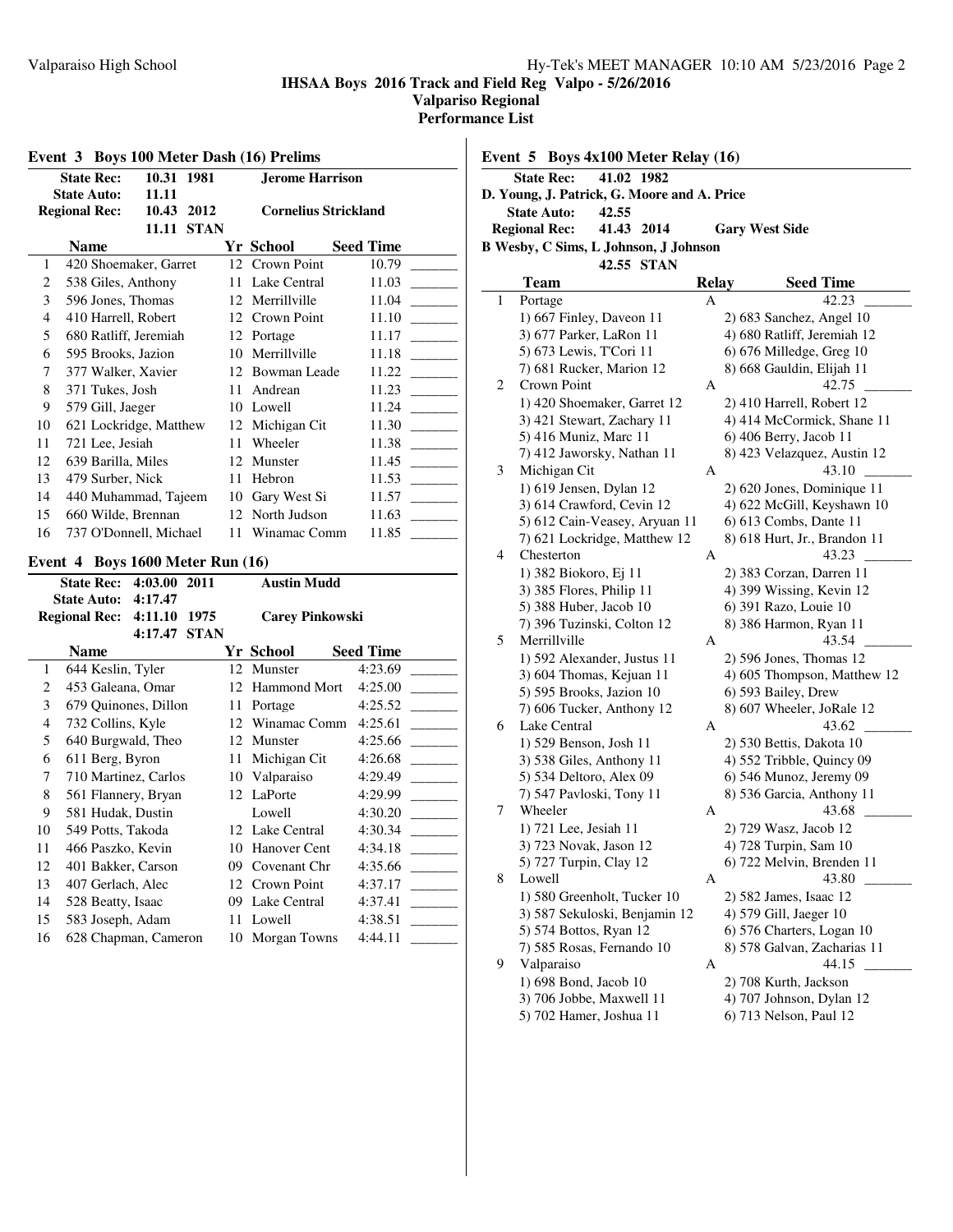# **IHSAA Boys 2016 Track and Field Reg Valpo - 5/26/2016**

#### **Valpariso Regional Performance List**

#### **Event 5 ...(Boys 4x100 Meter Relay (16))**

|    | <b>Team</b>                           | <b>Relay</b> | <b>Seed Time</b>            |
|----|---------------------------------------|--------------|-----------------------------|
| 10 | Munster                               | A            | 44.49                       |
|    | 1) 639 Barilla, Miles 12              |              | 2) 641 Jen, Kyle 12         |
|    | 3) 642 Jonelis, Michael 11            |              | 4) 643 Kaufmann, Brett 12   |
|    | 5) 645 Marcus, Matt 11                |              | 6) 647 Salzeider, Eric 11   |
|    | 7) 653 Warren, Jack 12                |              | 8) 654 Zachary, AJ 10       |
| 11 | LaPorte                               | А            | 44.57                       |
|    | 1) 571 Tobar, Jacob 12                |              | 2) 559 Cole, Jacob 11       |
|    | 3) 565 Hlinovsky, Joseph 11           |              | 4) 568 Nespo, Drayson 10    |
|    | 5) 569 Smith, Marshall 11             |              | 6) 558 Cave, Tyler 12       |
| 12 | Morgan Towns                          | А            | 45.16                       |
|    | 1) 630 Gast, Caleb 12                 |              | 2) 629 Gast, Aaron 12       |
|    | 3) 631 Howe, Dylan 12                 |              | 4) 635 Savage, Aaron 11     |
|    | 5) 636 Schnieder, Robby 12            |              | 6) 637 Spencer, Clayton 12  |
| 13 | Highland                              | А            | 45.20                       |
|    | 1) 484 Aifuwa, Jonah 12               |              | 2) 487 Celmer, Tristian 10  |
|    | 3) 490 Echols, Dolante 10             |              | 4) 498 Rios, Rafael 09      |
|    | 5) 499 Smolar, Kaiden 09              |              | 6) 502 Tank, Maximilian 10  |
|    | 7) 503 Theisen, Logan 11              |              |                             |
| 14 | Gary West Si                          | A            | 45.30                       |
|    | 1) 430 Brookshire, Kaylin 11          |              | 2) 431 Carlisle, Trevion 12 |
|    | 3) 432 Crews, DeJon 10                |              | 4) 438 McCarter, Bashear 10 |
|    | 5) 439 Minter, Dereon 11              |              | 6) 440 Muhammad, Tajeem 10  |
|    | 7) 442 Smith, Jairus 11               |              | 8) 443 Thurston, Jawaun 12  |
| 15 | North Judson                          | A            | 45.41                       |
|    | 1) 656 Elder, Justin 12               |              | 2) 657 Greer, Fletcher 09   |
|    | 3) 658 Medbourn, Hunter 11            |              | 4) 659 Reedy, Colton 09     |
|    | 5) 660 Wilde, Brennan 12              |              | 6) 661 Wilde, Brice 12      |
| 16 | Hebron                                | A            | 46.09                       |
|    | 1) 471 Graf, Shawn 11                 |              | 2) 472 Haskins, Joey 12     |
|    | 3) 473 Lewis, Austin 12               |              | 4) 474 Lyons, Eric 12       |
|    | 5) 476 Maldonado, Ty 10               |              | 6) 479 Surber, Nick 11      |
|    | 7) 480 Wall, Jeremy 11                |              | 8) 483 Wolverton, Trey 10   |
|    | Boys 400 Meter Dash (16)<br>Event 6   |              |                             |
|    | <b>State Rec:</b><br>2002<br>46.99    |              | <b>David Neville</b>        |
|    | <b>State Auto:</b><br>49.37           |              |                             |
|    | 47.41<br>2002<br><b>Regional Rec:</b> |              | <b>David Neville</b>        |

|                                                                                                                                                                                                                                                                                                                                                      | <b>David Neville</b> |                                                            |
|------------------------------------------------------------------------------------------------------------------------------------------------------------------------------------------------------------------------------------------------------------------------------------------------------------------------------------------------------|----------------------|------------------------------------------------------------|
|                                                                                                                                                                                                                                                                                                                                                      |                      |                                                            |
|                                                                                                                                                                                                                                                                                                                                                      |                      | <b>Seed Time</b>                                           |
| 12                                                                                                                                                                                                                                                                                                                                                   | Valparaiso           | 49.51                                                      |
| 12                                                                                                                                                                                                                                                                                                                                                   | Valparaiso           | 49.96                                                      |
| 12                                                                                                                                                                                                                                                                                                                                                   | Covenant Chr         | 50.12                                                      |
| 11                                                                                                                                                                                                                                                                                                                                                   | Munster              | 50.51                                                      |
| 10                                                                                                                                                                                                                                                                                                                                                   | Chesterton           | 50.87                                                      |
| 12                                                                                                                                                                                                                                                                                                                                                   |                      | 50.91                                                      |
| 11                                                                                                                                                                                                                                                                                                                                                   | Calumet              | 50.93                                                      |
| 10                                                                                                                                                                                                                                                                                                                                                   | LaPorte              | 51.19                                                      |
| 11                                                                                                                                                                                                                                                                                                                                                   | Highland             | 51.37                                                      |
| 12                                                                                                                                                                                                                                                                                                                                                   | Kankakee Val         | 51.59                                                      |
| 12                                                                                                                                                                                                                                                                                                                                                   |                      | 51.61                                                      |
| 10                                                                                                                                                                                                                                                                                                                                                   | Merrillville         | 51.67                                                      |
|                                                                                                                                                                                                                                                                                                                                                      |                      | 51.91                                                      |
| 11                                                                                                                                                                                                                                                                                                                                                   | Munster              | 52.00                                                      |
| 11                                                                                                                                                                                                                                                                                                                                                   | North Newton         | 52.21                                                      |
| 49.37<br>703 Helm, Steven<br>715 Sperry-Allison, Travis<br>402 Bowers, Jake<br>645 Marcus, Matt<br>391 Razo, Louie<br>607 Wheeler, JoRale<br>379 Spikes, James<br>560 Ferrell, John<br>486 Carstensen, Andrew<br>523 Tillema, Isaac<br>540 Goldman, Clayton<br>601 Robinson, Darryl<br>397 Warren, Hunter<br>649 Small, Hunter<br>662 Espino, Miguel | <b>STAN</b>          | Yr School<br>Merrillville<br>Lake Central<br>12 Chesterton |

| 16                                                        | 696 Dafcik, Jonathon                                              |    | 12 South Newton    | 52.26            |  |  |  |
|-----------------------------------------------------------|-------------------------------------------------------------------|----|--------------------|------------------|--|--|--|
|                                                           |                                                                   |    |                    |                  |  |  |  |
| <b>Boys 300 Meter Hurdles Intermidate (16)</b><br>Event 7 |                                                                   |    |                    |                  |  |  |  |
|                                                           | <b>State Rec:</b><br>36.34 2005                                   |    | <b>Bryce Brown</b> |                  |  |  |  |
|                                                           | <b>State Auto:</b><br>38.82<br><b>Regional Rec:</b><br>37.97 2004 |    | <b>Brian Kaluf</b> |                  |  |  |  |
|                                                           | <b>STAN</b><br>38.82                                              |    |                    |                  |  |  |  |
|                                                           | Name                                                              |    | Yr School          | <b>Seed Time</b> |  |  |  |
| 1                                                         | 596 Jones, Thomas                                                 | 12 | Merrillville       | 39.46            |  |  |  |
| 2                                                         | 623 Smallwood, Makiyah                                            | 11 | Michigan Cit       | 39.48            |  |  |  |
| 3                                                         | 667 Finley, Daveon                                                | 11 | Portage            | 39.76            |  |  |  |
| 4                                                         | 716 Staples, Benjamin                                             | 12 | Valparaiso         | 40.60            |  |  |  |
| 5                                                         | 416 Muniz, Marc                                                   | 11 | Crown Point        | 40.65            |  |  |  |
| 6                                                         | 655 Moser, Ryan                                                   | 12 | New Prairie        | 40.71            |  |  |  |
| 7                                                         | 396 Tuzinski, Colton                                              | 12 | Chesterton         | 40.76            |  |  |  |
| 8                                                         | 450 Lang, Malcolm                                                 | 11 | Hammond Gavi       | 40.80            |  |  |  |
| 9                                                         | 647 Salzeider, Eric                                               | 11 | Munster            | 40.85            |  |  |  |
| 10                                                        | 464 Moran, Donovin                                                | 11 | Hanover Cent       | 41.09            |  |  |  |
| 11                                                        | 737 O'Donnell, Michael                                            | 11 | Winamac Comm       | 41.67            |  |  |  |
| 12                                                        | 619 Jensen, Dylan                                                 | 12 | Michigan Cit       | 41.93            |  |  |  |
| 13                                                        | 659 Reedy, Colton                                                 | 09 | North Judson       | 42.28            |  |  |  |
| 14                                                        | 430 Brookshire, Kaylin                                            | 11 | Gary West Si       | 42.90            |  |  |  |
| 15                                                        | 519 Kamminga, Kyle                                                | 11 | Kankakee Val       | 43.38            |  |  |  |
| 16                                                        | 731 Brumm, Brody                                                  | 11 | Winamac Comm       | 43.38            |  |  |  |
|                                                           |                                                                   |    |                    |                  |  |  |  |
|                                                           | Event 8 Boys 800 Meter Run (16)                                   |    |                    |                  |  |  |  |
|                                                           | <b>State Rec:</b><br>1:49.25 2011                                 |    | <b>Austin Mudd</b> |                  |  |  |  |
|                                                           | <b>State Auto:</b><br>1:55.36                                     |    |                    |                  |  |  |  |
|                                                           | <b>Regional Rec:</b><br>1:53.20 1975<br>1:55.36 STAN              |    | <b>Ken Menzyk</b>  |                  |  |  |  |
|                                                           | <b>Name</b>                                                       |    | Yr School          | <b>Seed Time</b> |  |  |  |
| 1                                                         | 609 Adams, Jacob                                                  | 11 | Michigan Cit       | 1:55.84          |  |  |  |
| $\overline{2}$                                            | 392 Rhed, Lucas                                                   | 12 | Chesterton         | 1:56.37          |  |  |  |
| 3                                                         | 685 Will, Brandon                                                 | 11 | Portage            | 1:57.37          |  |  |  |
| 4                                                         | 599 Owens, Nick                                                   | 12 | Merrillville       | 1:57.99          |  |  |  |
| 5                                                         | 415 Mosak, Matthew                                                |    | 12 Crown Point     | 1:59.20          |  |  |  |
| 6                                                         | 544 Kramer-stephens, Tyle                                         |    | 12 Lake Central    | 1:59.64          |  |  |  |
| 7                                                         | 695 Chapman, Caleb                                                |    | 10 South Newton    | 1:59.90          |  |  |  |
| 8                                                         | 585 Rosas, Fernando                                               |    | 10 Lowell          | 2:00.11          |  |  |  |
| 9                                                         | 428 Blackhawk, Wesley                                             | 12 | Gary West Si       | 2:00.59          |  |  |  |
| 10                                                        | 395 Sullivan, Emmett                                              | 12 | Chesterton         | 2:01.71          |  |  |  |

11 591 Wilson, Matthew 12 Lowell 2:02.30<br>12 711 McChristian, Ethan 12 Valparaiso 2:02.89

13 743 Zupin, Zen 12 Winamac Comm 2:02.97<br>14 732 Collins, Kyle 12 Winamac Comm 2:03.33

**State Rec: 21.10 1982 Jeffery Patrick**

15 448 Keefe, Marcos 12 Hammond Bish 2:03.35 \_\_\_\_\_\_\_\_\_ 16 493 Guerra, Austin 12 Highland 2:05.75 \_\_\_\_\_\_\_

**Name Yr School Seed Time**<br>420 Shoemaker, Garret 12 Crown Point 22.13 1 420 Shoemaker, Garret 12 Crown Point 22.13 \_\_\_\_\_\_\_\_\_

14 732 Collins, Kyle 12 Winamac Comm 2:03.33 \_\_\_\_\_\_\_\_\_

12 711 McChristian, Ethan 12 Valparaiso

**Event 9 Boys 200 Meter Dash (16) Prelims**

**Regional Rec: 20.79 2002 Mark Jelks 22.34 STAN**

2 680 Ratliff, Jeremiah 12 Portage

**State Auto: 22.34**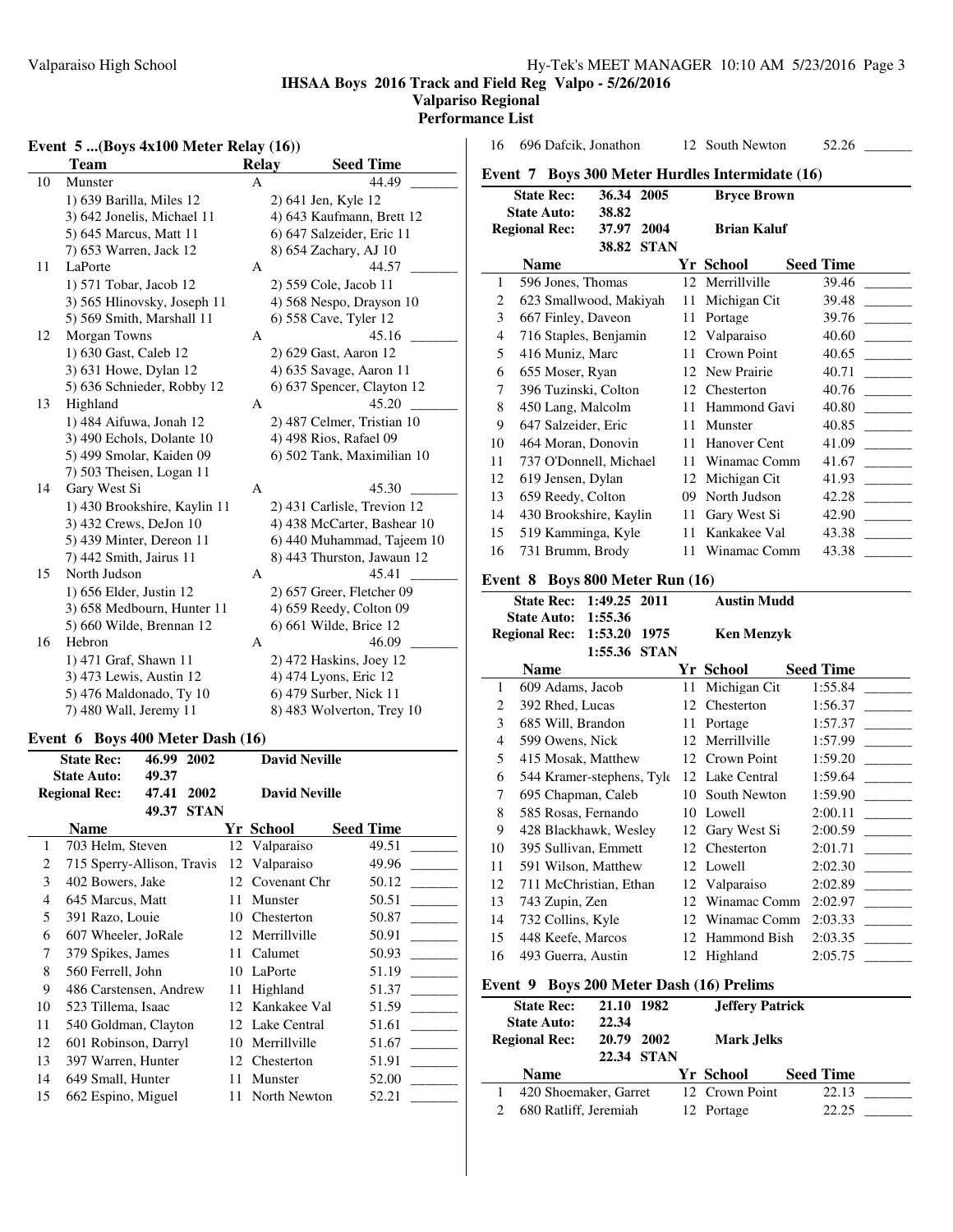### **IHSAA Boys 2016 Track and Field Reg Valpo - 5/26/2016 Valpariso Regional Performance List**

# **Event 9 ...(Boys 200 Meter Dash (16) Prelims)**

| Event 9  (Boys 200 Meter Dash (16) Prelims) |                         |     |                 |                  |  |  |
|---------------------------------------------|-------------------------|-----|-----------------|------------------|--|--|
|                                             | <b>Name</b>             |     | Yr School       | <b>Seed Time</b> |  |  |
| 3                                           | 595 Brooks, Jazion      | 10  | Merrillville    | 22.59            |  |  |
| 4                                           | 414 McCormick, Shane    | 11  | Crown Point     | 22.79            |  |  |
| 5                                           | 377 Walker, Xavier      |     | 12 Bowman Leade | 22.82            |  |  |
| 6                                           | 587 Sekuloski, Benjamin |     | 12 Lowell       | 22.91            |  |  |
| 7                                           | 382 Biokoro, Ei         | 11  | Chesterton      | 22.97            |  |  |
| 8                                           | 529 Benson, Josh        | 11  | Lake Central    | 23.02            |  |  |
| 9                                           | 604 Thomas, Kejuan      | 11  | Merrillville    | 23.06            |  |  |
| 10                                          | 385 Flores, Philip      | 11  | Chesterton      | 23.10            |  |  |
| 11                                          | 523 Tillema, Isaac      |     | 12 Kankakee Val | 23.13            |  |  |
| 12                                          | 639 Barilla, Miles      | 12. | Munster         | 23.15            |  |  |
| 13                                          | 707 Johnson, Dylan      |     | 12 Valparaiso   | 23.17            |  |  |
| 14                                          | 654 Zachary, AJ         | 10  | Munster         | 23.27            |  |  |
| 15                                          | 662 Espino, Miguel      | 11  | North Newton    | 23.38            |  |  |
| 16                                          | 479 Surber, Nick        | 11  | Hebron          | 23.68            |  |  |

#### **Event 10 Boys 3200 Meter Run (16)**

| 8:51.15 2012<br><b>State Rec:</b>                                                                  |                        | <b>Futsum Zienasellassie</b> |  |                   |              |                  |
|----------------------------------------------------------------------------------------------------|------------------------|------------------------------|--|-------------------|--------------|------------------|
| 9:17.52<br><b>State Auto:</b><br><b>Regional Rec:</b><br>8:53.90<br>1975<br>9:17.52<br><b>STAN</b> |                        |                              |  | <b>Rudy Chapa</b> |              |                  |
|                                                                                                    | <b>Name</b>            |                              |  |                   | Yr School    | <b>Seed Time</b> |
| 1                                                                                                  | 699 Dalton, Daniel     |                              |  | 12                | Valparaiso   | 9:27.85          |
| 2                                                                                                  | 575 Boyer, Hunter      |                              |  | 11                | Lowell       | 9:31.51          |
| 3                                                                                                  | 542 Konopasek, Kameron |                              |  | 12                | Lake Central | 9:32.22          |
| $\overline{4}$                                                                                     | 389 Kintzele, Jakob    |                              |  | 10                | Chesterton   | 9:34.19          |
| 5                                                                                                  | 577 Fleming, Alec      |                              |  | 10                | Lowell       | 9:37.64          |
| 6                                                                                                  | 644 Keslin, Tyler      |                              |  | 12                | Munster      | 9:37.69          |
| 7                                                                                                  | 561 Flannery, Bryan    |                              |  | 12                | LaPorte      | 9:42.14          |
| 8                                                                                                  | 567 Merkel, Dakota     |                              |  | 11                | LaPorte      | 9:43.79          |
| 9                                                                                                  | 640 Burgwald, Theo     |                              |  | 12                | Munster      | 9:47.68          |
| 10                                                                                                 | 725 O'Shea, Joel       |                              |  | 12                | Wheeler      | 9:50.26          |
| 11                                                                                                 | 531 Copeland, Joey     |                              |  | 10                | Lake Central | 9:50.63          |
| 12                                                                                                 | 704 Huber, Collin      |                              |  | 10                | Valparaiso   | 9:56.62          |
| 13                                                                                                 | 489 Comer, Tristen     |                              |  | 11                | Highland     | 9:57.18          |
| 14                                                                                                 | 627 Braden, Trevor     |                              |  | 09                | Morgan Towns | 10:16.31         |
| 15                                                                                                 | 525 Heinold, Jay       |                              |  | 10                | Kouts        | 10:18.41         |
| 16                                                                                                 | 518 Conley, Trevor     |                              |  | 10                | Kankakee Val | 10:31.34         |
|                                                                                                    |                        |                              |  |                   |              |                  |

| Event $11$ Boys $4x400$ Meter Relay $(16)$        |                                      |       |                            |  |  |  |  |
|---------------------------------------------------|--------------------------------------|-------|----------------------------|--|--|--|--|
| State Rec: 3:13.66 1980                           |                                      |       |                            |  |  |  |  |
| k. Carter, C. Peterson, W. Monagan and S. Burnett |                                      |       |                            |  |  |  |  |
| <b>State Auto: 3:20.92</b>                        |                                      |       |                            |  |  |  |  |
| Regional Rec: 3:16.50 1975                        |                                      |       |                            |  |  |  |  |
|                                                   | Jones, Buckingham, Hill and Blackman |       |                            |  |  |  |  |
| 3:20.92 STAN                                      |                                      |       |                            |  |  |  |  |
|                                                   |                                      |       |                            |  |  |  |  |
|                                                   | Team                                 | Relay | <b>Seed Time</b>           |  |  |  |  |
|                                                   | Merrillville                         | A     | 3:22.88                    |  |  |  |  |
|                                                   | 1) 596 Jones, Thomas 12              |       | 2) 599 Owens, Nick 12      |  |  |  |  |
|                                                   | 3) 607 Wheeler, JoRale 12            |       | 4) 601 Robinson, Darryl 10 |  |  |  |  |
|                                                   | 5) 605 Thompson, Matthew 12          |       | 6) 606 Tucker, Anthony 12  |  |  |  |  |

| 2  | Valparaiso                     | Α | 3:25.39                          |
|----|--------------------------------|---|----------------------------------|
|    | 1) 698 Bond, Jacob 10          |   | 2) 703 Helm, Steven 12           |
|    | 3) 706 Jobbe, Maxwell 11       |   | 4) 712 Meeter, Logan 12          |
|    | 5) 714 Sanders, Corey 12       |   | 6) 715 Sperry-Allison, Travis 1. |
| 3  | Lowell                         | А | 3:25.62                          |
|    | 1) 590 Wildman, Mitchell 10    |   |                                  |
|    |                                |   | 2) 579 Gill, Jaeger 10           |
|    | 3) 582 James, Isaac 12         |   | 4) 587 Sekuloski, Benjamin 12    |
|    | 5) 585 Rosas, Fernando 10      |   | 6) 584 Love, Elijah              |
|    | 7) 574 Bottos, Ryan 12         |   | 8) 591 Wilson, Matthew 12        |
| 4  | Michigan Cit                   | А | 3:25.82                          |
|    | 1) 609 Adams, Jacob 11         |   | 2) 620 Jones, Dominique 11       |
|    | 3) 623 Smallwood, Makiyah 11   |   | 4) 618 Hurt, Jr., Brandon 11     |
|    | 5) 614 Crawford, Cevin 12      |   | 6) 615 Davis, Isaiah 12          |
|    | 7) 624 Triplett, Chase 09      |   | 8) 625 Vigil, Zachariah 12       |
| 5  | Portage                        | A | 3:27.81                          |
|    | 1) 685 Will, Brandon 11        |   | 2) 677 Parker, LaRon 11          |
|    | 3) 678 Perry, Lataryion 11     |   | 4) 686 Williams, Armon 11        |
|    | 5) 683 Sanchez, Angel 10       |   | 6) 684 West, Christian 11        |
|    | 7) 667 Finley, Daveon 11       |   | 8) 680 Ratliff, Jeremiah 12      |
| 6  | Lake Central                   | А | 3:27.91                          |
|    | 1) 553 Williams, Cameron 09    |   | 2) 537 Garvey, Casey 12          |
|    | 3) 540 Goldman, Clayton 12     |   | 4) 541 Hupp, Zach 12             |
|    | 5) 545 Lucas, Nick 11          |   | 6) 546 Munoz, Jeremy 09          |
|    | 7) 547 Pavloski, Tony 11       |   | 8) 529 Benson, Josh 11           |
| 7  | LaPorte                        | А | 3:27.99                          |
|    |                                |   |                                  |
|    | 1) 557 Bohling, Joshua 11      |   | 2) 571 Tobar, Jacob 12           |
|    | 3) 560 Ferrell, John 10        |   | 4) 568 Nespo, Drayson 10         |
|    | 5) 570 Steder, Ryan 10         |   | 6) 558 Cave, Tyler 12            |
| 8  | Chesterton                     | А | 3:28.92                          |
|    | 1) 382 Biokoro, Ej 11          |   | 2) 393 Slatcoff, Garrett 12      |
|    | 3) 391 Razo, Louie 10          |   | 4) 397 Warren, Hunter 12         |
|    | 5) 384 Fleischauer, Anthony 10 |   | 6) 395 Sullivan, Emmett 12       |
|    | 7) 392 Rhed, Lucas 12          |   | 8) 400 Zidarich, Brian 10        |
| 9  | Crown Point                    | A | 3:30.97                          |
|    | 1) 409 Harrell, DaQuan 11      |   | 2) 406 Berry, Jacob 11           |
|    | 3) 407 Gerlach, Alec 12        |   | 4) 408 Hanlon, Matthew 09        |
|    | 5) 405 Akers, Casey 11         |   | 6) 415 Mosak, Matthew 12         |
|    | 7) 416 Muniz, Marc 11          |   | 8) 419 Ryan, Nick 10             |
| 10 | Winamac Comm                   | A | 3:32.16                          |
|    | 1) 731 Brumm, Brody 11         |   | 2) 733 Dotlich, Derek 12         |
|    | 3) 734 Henderson, Brandon 09   |   | 4) 735 Lewis, Tyler 10           |
|    | 5) 736 Loehmer, Kole 12        |   | 6) 737 O'Donnell, Michael 11     |
|    | 7) 739 Tankersley, Braden 11   |   | 8) 743 Zupin, Zen 12             |
| 11 | Munster                        | A | 3:33.17                          |
|    | 1) 638 Balac, Aleks 12         |   | 2) 639 Barilla, Miles 12         |
|    | 3) 640 Burgwald, Theo 12       |   | 4) 641 Jen, Kyle 12              |
|    | 5) 645 Marcus, Matt 11         |   | 6) 647 Salzeider, Eric 11        |
|    | 7) 649 Small, Hunter 11        |   | 8) 652 Wallace, Eric 10          |
|    |                                |   |                                  |
| 12 | Gary West Si                   | A | 3:33.83                          |
|    | 1) 428 Blackhawk, Wesley 12    |   | 2) 430 Brookshire, Kaylin 11     |
|    | 3) 432 Crews, DeJon 10         |   | 4) 433 Faulkner, Ion 11          |
|    | 5) 436 Johnson, LeDarius 11    |   | 6) 435 Johnson, Jordan 11        |
|    | 7) 437 Mason, Quesean 09       |   | 8) 441 Overshown, Willie 10      |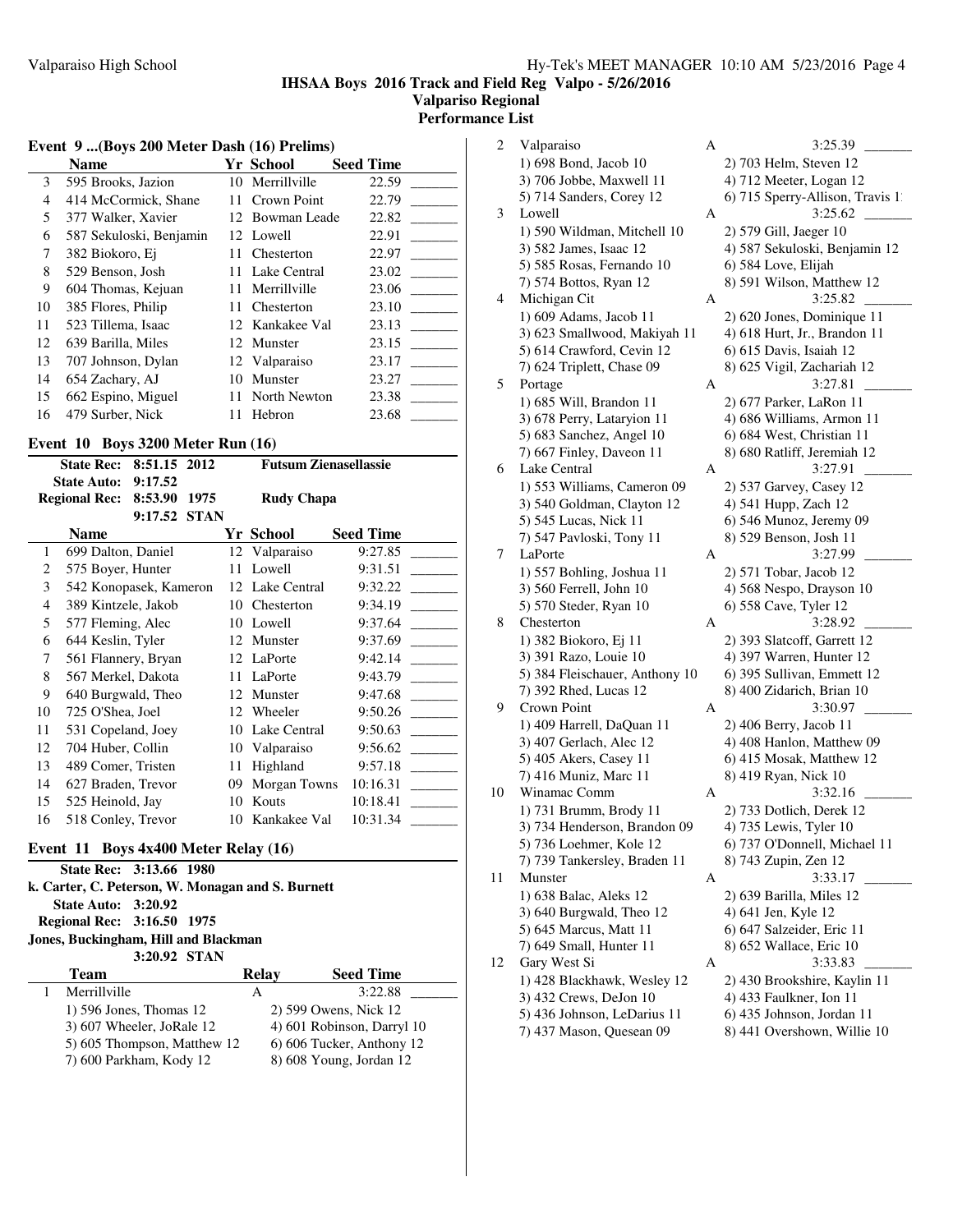# **IHSAA Boys 2016 Track and Field Reg Valpo - 5/26/2016 Valpariso Regional**

**Performance List**

# **Event 11 ...(Boys 4x400 Meter Relay (16))**

|    | Team                           | <b>Relay</b> | <b>Seed Time</b>            |
|----|--------------------------------|--------------|-----------------------------|
| 13 | <b>Bowman Leade</b>            | A            | 3:34.23                     |
|    | 1) 372 Burnett, Christopher 11 |              | 2) 373 Moss, DiMagglo 10    |
|    | 3) 374 Rea, Marvin 12          |              | 4) 376 Strong, Malik 11     |
|    | 5) 377 Walker, Xavier 12       |              |                             |
| 14 | Highland                       | A            | 3:35.89                     |
|    | 1) 486 Carstensen, Andrew 11   |              | 2) 487 Celmer, Tristian 10  |
|    | 3) 488 Churilla, Ethan 09      |              | 4) 494 Korcha, Jacob 10     |
|    | 5) 498 Rios, Rafael 09         |              | 6) 501 Tanis, Kyler 09      |
|    | 7) 503 Theisen, Logan 11       |              | 8) 504 Toweson, Donald 11   |
| 15 | Morgan Towns                   | A            | 3:36.67                     |
|    | 1) 626 Arnett, Jimmy 09        |              | 2) 628 Chapman, Cameron 10  |
|    | 3) 630 Gast, Caleb 12          |              | 4) 629 Gast, Aaron 12       |
|    | 5) 632 Kenworthy, Jacob 10     |              | $(6)$ 633 Lemmons, Brett 11 |
|    | 7) 634 Mudd, Ryan 10           |              | 8) 635 Savage, Aaron 11     |
| 16 | Covenant Chr                   | A            | 3:37.86                     |
|    | 1) 401 Bakker, Carson 09       |              | 2) 402 Bowers, Jake 12      |
|    | 3) 403 Porte, Isaac 11         |              | 4) 404 Tolkamp, Kaiden 11   |

# **Event 12 Boys Discus Throw (16)**

| 217-01<br>1993<br><b>State Rec:</b>                                                             |                        |  | <b>John Schulte</b>   |                 |                  |
|-------------------------------------------------------------------------------------------------|------------------------|--|-----------------------|-----------------|------------------|
| 158-04<br><b>State Auto:</b><br>200-04<br><b>Regional Rec:</b><br>2013<br>158-04<br><b>STAN</b> |                        |  | <b>Gelen Robinson</b> |                 |                  |
|                                                                                                 | <b>Name</b>            |  |                       | Yr School       | <b>Seed Mark</b> |
| 1                                                                                               | 516 Ray, Nick          |  | 11                    | Hobart          | 177-10           |
| $\overline{c}$                                                                                  | 462 Fanta, Trenton     |  | 12                    | Hanover Cent    | 169-00           |
| 3                                                                                               | 491 Gibson, Curtis     |  | 12                    | Highland        | 145-03           |
| 4                                                                                               | 588 Summers, Gavin     |  | 11                    | Lowell          | 145-02           |
| 5                                                                                               | 602 Sams, Anthony      |  | 11                    | Merrillville    | $144 - 01$       |
| 6                                                                                               | 719 Bertucci, Derek    |  | 11                    | Wheeler         | 140-11           |
| 7                                                                                               | 520 Kapella, Darin     |  | 11                    | Kankakee Val    | 138-05           |
| 8                                                                                               | 533 Dahlkamp, Wally    |  |                       | 12 Lake Central | 136-10           |
| 9                                                                                               | 572 Warnock, Nathaniel |  | 12                    | LaPorte         | 136-06           |
| 10                                                                                              | 417 Ricci, Nathaniel   |  | 10                    | Crown Point     | 135-05           |
| 11                                                                                              | 551 Taylor, Michael    |  | 11                    | Lake Central    | 134-02           |
| 12                                                                                              | 524 Martin, Austin     |  | 12                    | Knox            | 131-00           |
| 13                                                                                              | 449 Heard, Kevin       |  | 11                    | Hammond Gavi    | 127-07           |
| 14                                                                                              | 690 Branson, Luke      |  | 11                    | Rensselaer C    | 127-06           |
| 15                                                                                              | 716 Staples, Benjamin  |  | 12                    | Valparaiso      | 127-02           |
| 16                                                                                              | 492 Grider, Gannon     |  | 10                    | Highland        | 126-03.75        |

### **Event 13 Boys Shot Put (16)**

| State Rec: 66-08.50 1997<br><b>Jeremy Allen</b><br>54-10<br><b>State Auto:</b> |                                                        |    |                    |                  |
|--------------------------------------------------------------------------------|--------------------------------------------------------|----|--------------------|------------------|
|                                                                                | 1997<br><b>Regional Rec: 65-06.50</b><br>54-10.00 STAN |    | <b>Adam Vrabel</b> |                  |
|                                                                                | <b>Name</b>                                            |    | Yr School          | <b>Seed Mark</b> |
|                                                                                | 462 Fanta, Trenton                                     |    | 12 Hanover Cent    | 58-06.00         |
| 2                                                                              | 671 Johnson, Michael                                   |    | 12 Portage         | 55-06.00         |
| 3                                                                              | 516 Ray, Nick                                          | 11 | Hobart             | 53-10.00         |
| 4                                                                              | 564 Haislet, Westin                                    |    | 12 LaPorte         | 52-09.75         |
| 5                                                                              | 598 Norton, Brett                                      |    | 10 Merrillville    | 52-06.00         |
| 6                                                                              | 602 Sams, Anthony                                      |    | 11 Merrillyille    | 50-10.00         |
| 7                                                                              | 672 Johnson, Royce                                     |    | 12 Portage         | 50-04.75         |

| 8  | 375 Stephenson, Newlyn   | 11 Bowman Leade 50-02.00 |          |                                   |
|----|--------------------------|--------------------------|----------|-----------------------------------|
| 9  | 588 Summers, Gavin       | 11 Lowell                | 49-11.00 |                                   |
| 10 | 646 Poelinitz, Aavery    | 10 Munster               | 48-08.00 | $\sim 10^{11}$ and $\sim 10^{11}$ |
|    | 11 515 Potts, Bradley    | 12 Hobart                | 47-09.50 |                                   |
|    | 12 551 Taylor, Michael   | 11 Lake Central          | 47-08.50 |                                   |
| 13 | 447 Ibarra, Edgar        | 12 Hammond Bish 46-08.00 |          |                                   |
|    | 14 738 Shorter, Matt     | 11 Winamac Comm 45-01.00 |          |                                   |
|    | 15 527 Rosenbaum, Colton | 10 LaCrosse              | 44-02.50 |                                   |
|    | 16 470 Daniel, Ryan      | 12 Hebron                | 43-09.50 |                                   |

# **Event 14 Boys Long Jump (18)**

| State Rec: 24-07.75 1995<br><b>Frank Young</b> |                                                                                              |     |                       |                  |  |
|------------------------------------------------|----------------------------------------------------------------------------------------------|-----|-----------------------|------------------|--|
|                                                | <b>State Auto: 22-04.75</b><br>2004<br><b>Regional Rec:</b><br><b>24-00</b><br>22-04.75 STAN |     | <b>Nolan Petties</b>  |                  |  |
|                                                | <b>Name</b>                                                                                  |     | Yr School             | <b>Seed Mark</b> |  |
| 1                                              | 378 Jackson, Thomas                                                                          | 11  | Calumet               | 22-02.50         |  |
| $\mathfrak{D}$                                 | 420 Shoemaker, Garret                                                                        | 12  | Crown Point           | 22-01.75         |  |
| 3                                              | 729 Wasz, Jacob                                                                              | 12  | Wheeler               | 22-00.00         |  |
| $\overline{4}$                                 | 532 Crawford, Keith                                                                          | 11  | Lake Central          | 21-05.50         |  |
| 5                                              | 614 Crawford, Cevin                                                                          |     | 12 Michigan Cit       | 21-05.00         |  |
| 6                                              | 385 Flores, Philip                                                                           | 11  | Chesterton            | 20-10.00         |  |
| 7                                              | 592 Alexander, Justus                                                                        | 11  | Merrillville          | 20-10.00         |  |
| 8                                              | 637 Spencer, Clayton                                                                         |     | 12 Morgan Towns       | 20-06.75         |  |
| 9                                              | 715 Sperry-Allison, Travis                                                                   |     | 12 Valparaiso         | 20-06.50         |  |
| 10                                             | 536 Garcia, Anthony                                                                          | 11  | Lake Central          | 20-05.50         |  |
| 11                                             | 723 Novak, Jason                                                                             | 12. | Wheeler               | 20-03.50         |  |
| 12                                             | 391 Razo, Louie                                                                              | 10  | Chesterton            | 20-03.50         |  |
| 13                                             | 512 Mercado, Elijah                                                                          | 12  | Hobart                | 20-03.50         |  |
| 14                                             | 696 Dafcik, Jonathon                                                                         |     | 12 South Newton       | 19-10.75         |  |
| 15                                             | 458 Woodland, William                                                                        | 10  | <b>Hammond Mort</b>   | 19-10.00         |  |
| 16                                             | 427 Davis, Robert                                                                            | 12  | Gary Rooseve          | 19-08.50         |  |
| 17                                             | 737 O'Donnell, Michael                                                                       | 11  | Winamac Comm 19-08.00 |                  |  |
| 18                                             | 452 Clemons, Trashan                                                                         | 11  | Hammond Mort 19-07.50 |                  |  |
|                                                |                                                                                              |     |                       |                  |  |

### **Event 15 Boys High Jump Start at 6'0 (16)**

|                | State Rec: 7-01.25 1977        |    | Jeff Woodard       |                  |
|----------------|--------------------------------|----|--------------------|------------------|
|                | $6 - 04$<br><b>State Auto:</b> |    |                    |                  |
|                | Regional Rec: 6-10.50 1974     |    | <b>Noel Ruebel</b> |                  |
|                | 6-04.00 STAN                   |    |                    |                  |
|                | <b>Name</b>                    |    | Yr School          | <b>Seed Mark</b> |
| 1              | 616 Hemphill, ShanQuan         |    | 12 Michigan Cit    | 6-08.00          |
| 2              | 610 Armstrong, Daniel          |    | 12 Michigan Cit    | 6-07.00          |
| 3              | 651 Van Dyke, Antoine          |    | 12 Munster         | 6-04.00          |
| $\overline{4}$ | 697 Anderson, Jordan           |    | Valparaiso         | 6-04.00          |
| 5              | 623 Smallwood, Makiyah         | 11 | Michigan Cit       | 6-04.00          |
| 6              | 597 Nickson, Zyriek            | 10 | Merrillville       | 6-02.00          |
| 7              | 741 Williamson, Wiiliam        |    | 11 Winamac Comm    | $6 - 02.00$      |
| 8              | 526 Stewart, Jake              |    | 10 Kouts           | $6 - 02.00$      |
| 9              | 663 Thrasher, William          |    | 11 North Newton    | 6-02.00          |
| 10             | 689 Balch, Landon              |    | 11 Rensselaer C    | 6-01.00          |
| 11             | 606 Tucker, Anthony            |    | 12 Merrillville    | $6 - 00.00$      |
| 12             | 669 Griffin, Devin             | 10 | Portage            | $6 - 00.00$      |
| 13             | 718 Schneider, Alec            |    | 12 West Central    | $6 - 00.00$      |
| 14             | 419 Ryan, Nick                 | 10 | Crown Point        | $6 - 00.00$      |
| 15             | 648 Simic, Zack                |    | 12 Munster         | 5-10.75          |